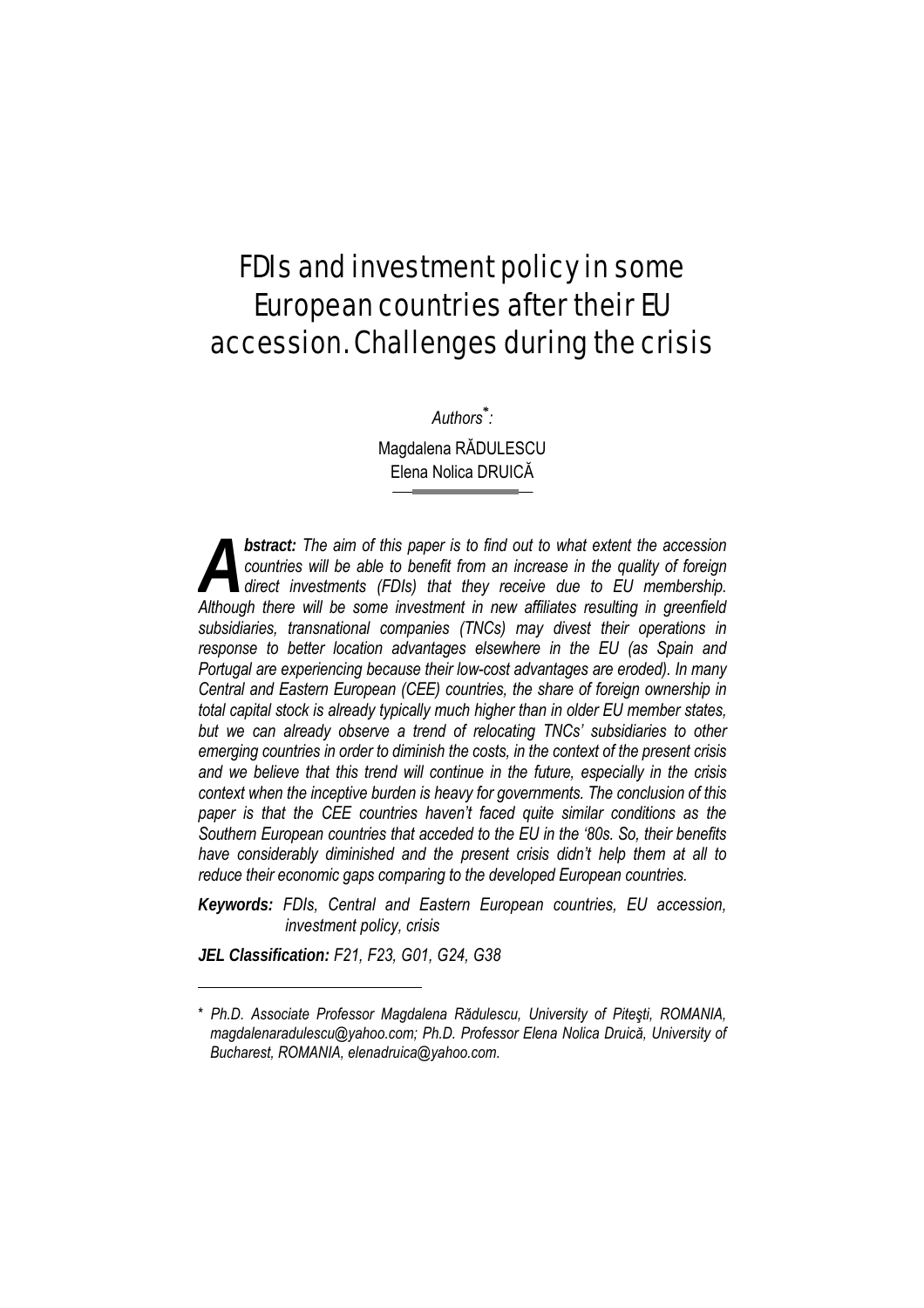## 1. INTRODUCTION

European countries consider foreign direct investments (FDIs) as an indispensable part of their development strategy. Many of the less economically developed, older member states of the EU, such as Greece, Ireland, Portugal and Spain (referred to here as the 'cohesion' countries) followed this approach, and, partly as a result of their success, these investment policies have been pursued much more explicitly by the new member states (NMS) and those wishing to join, a large number of both groups being located in Central and Eastern Europe (CEE) (referred to in this paper either as the accession countries or CEE countries, irrespective of their membership status) (Narula and Bellak, 2009). However, our aim is to discuss broader aspects that are similar and relevant to all countries, rather than particular aspects and policy implications for individual countries. This paper will discuss the costs, benefits, opportunities and limitations of an FDI-based industrial development strategy in these countries, based on the findings in the economic literature and analyzing statistic data available to the European countries discussed in the paper. Those findings and the statistic data analysis are important for an empiric research elaborated for Romania that will be made in a further article. The present paper represents the base for a further research on Romania within a research project that tests the impact of the financial macroeconomic policies on FDIs in Romania for designing the Romanian investment policy in the future and for achieving sustainable economic growth.

EU membership has two important implications regarding FDIs. First, it allows countries that have small domestic markets to expand their market and to attract European funds for investments (in agriculture, infrastructure). However, as the number of countries in the EU increases, this advantage is currently shared by 27 member countries. Thus, this advantage has considerably less value to the accession countries than it had for the cohesion countries, and this is exacerbated by the fact that domestic firms in many of the CEE countries have little experience in dealing with competition in a market economy which further attenuates the benefits derived from the competition effect.

Second, membership suggests political, economic and legal stability, but the absence of efficient institutions can delay the effective accumulation and transfer of knowledge. EU accession countries are not competing with the least developed countries for FDI. Moreover, in the crisis context, we cannot talk about stability in the EU area, because there are important ties between the EU member states and the crisis affects all member states at some level. EU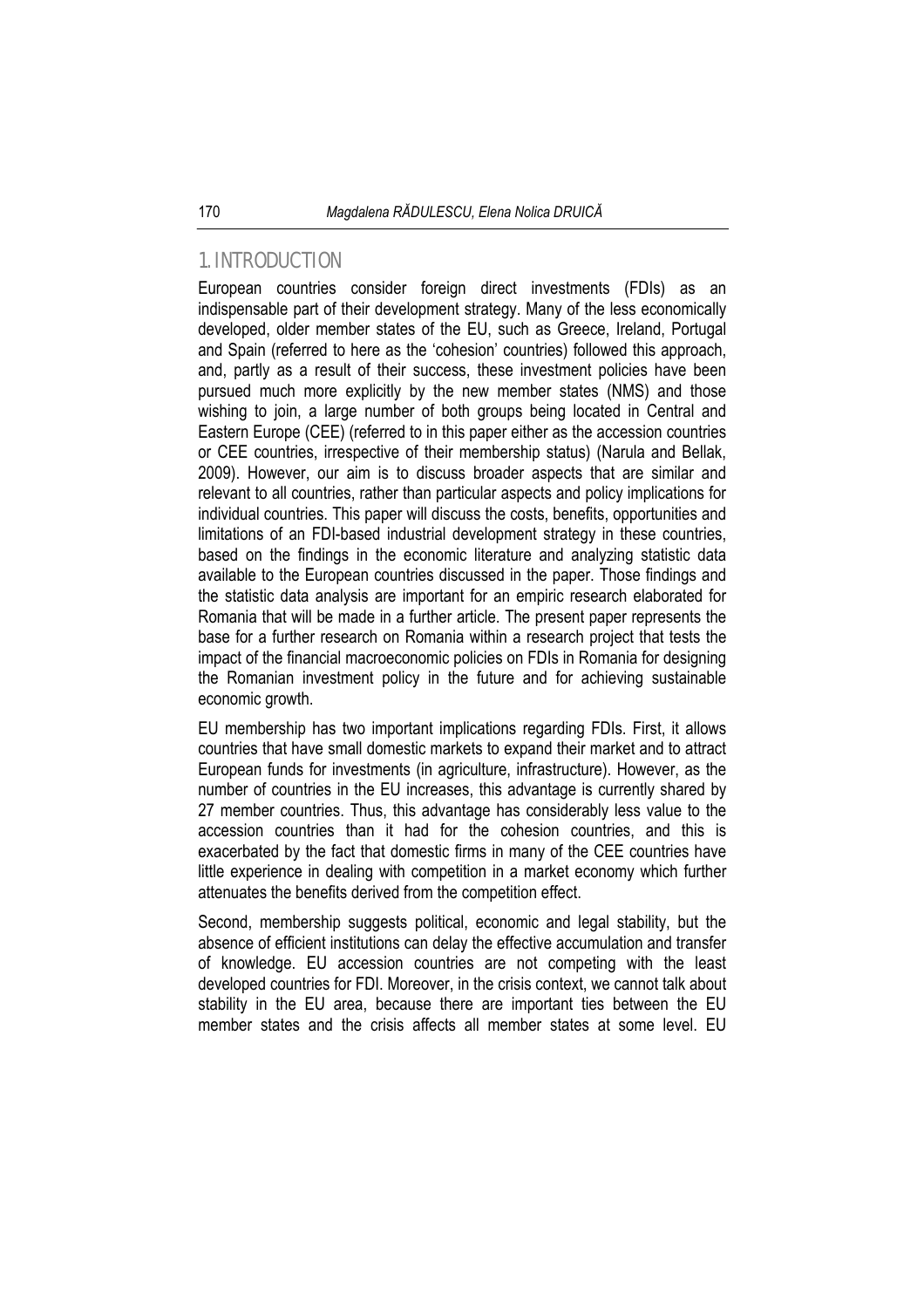membership doesn't mean that all member states are economically similar, only Eurozone members seem to be present more similar economic conditions.

Section 2 presents the FDIs evolutions after the accession of some European countries from the South of Europe or from the Central and Eastern Europe to the EU. We consider some benefits and costs of EU accession and the limits of applying cohesion countries' experience in the CEE area. Section 3 presents some economic developments in the analyzed countries during the crisis period and some measures adopted here against crisis effects. Section 4 concludes the paper.

## 2. FDIs IN SOME EUROPEAN COUNTRIES AFTER THEIR ACCESION TO THE EU

In 1995 the transition period of the Central and East European countries practically came to an end. One main factor of the transition was the massive privatization process, where foreign capital played a vital role. The inflow of FDI was bound to privatization deals. Later, as the number of these deals decreased, foreign investments took other forms. FDI was a mean of integration of these countries into the EU and Western markets (Elteto, 2010).

For the year 2000 FDI stock as a share in the GDP reached between 20-30 percent in Bulgaria and Slovakia, which figure can be compared to that of Spain. Romania and Poland were close to 20 percent and the highest levels were achieved by the Czech Republic and Hungary.

|                       |              | 1995  | 1996  | 1997  | 1998  | 1999  | 2000  |
|-----------------------|--------------|-------|-------|-------|-------|-------|-------|
| Bulgaria              | Flow         | 0.69  | 1.10  | 4.87  | 4.22  | 6,32  | 7.95  |
|                       | Stock        | 3.40  | 5.60  | 10.22 | 12.54 | 16,86 | 21.46 |
| <b>Czech Republic</b> | Flow         | 4.64  | 2.30  | 2.28  | 6.01  | 10.51 | 8.79  |
|                       | Stock        | 13.30 | 13,82 | 16,16 | 23.24 | 29.16 | 38.16 |
| Hungary               | Flow         | 11.12 | 7.11  | 8.87  | 6.90  | 6.71  | 5.76  |
|                       | Stock        | 24.64 | 28,63 | 38.26 | 42.91 | 47.14 | 47.70 |
| Poland                | Flow         | 2.63  | 2.87  | 3.12  | 3.68  | 4.33  | 5.45  |
|                       | Stock        | 5.64  | 7.32  | 9.28  | 12.99 | 15.54 | 19,98 |
| Romania               | Flow         | 1,17  | 0.74  | 3.42  | 4.82  | 2.89  | 2.85  |
|                       | <b>Stock</b> | 2.30  | 3.09  | 6.80  | 10.75 | 15,37 | 18,78 |
| Slovakia              | Flow         | 13.12 | 1.73  | 1.07  | 3.23  | 2.08  | 9.45  |
|                       | <b>Stock</b> | 6,58  | 9.57  | 9.75  | 13,02 | 15.48 | 23,21 |
| Slovenia              | Flow         | 0.73  | 0.84  | 1.67  | 1.01  | 0.49  | 0.70  |
|                       | Stock        | 12.73 | 13.16 | 11.04 | 13.04 | 12.28 | 14.76 |
| Spain                 | Flow         | 1,35  | 1.55  | 1,56  | 2.36  | 3.03  | 6,82  |
|                       | Stock        | 17.52 | 19.24 | 18.39 | 20.98 | 20.29 | 26.93 |

**Table 1. FDI in percentage of GDP during 1995-2000** 

Source: UNCTAD, FDI database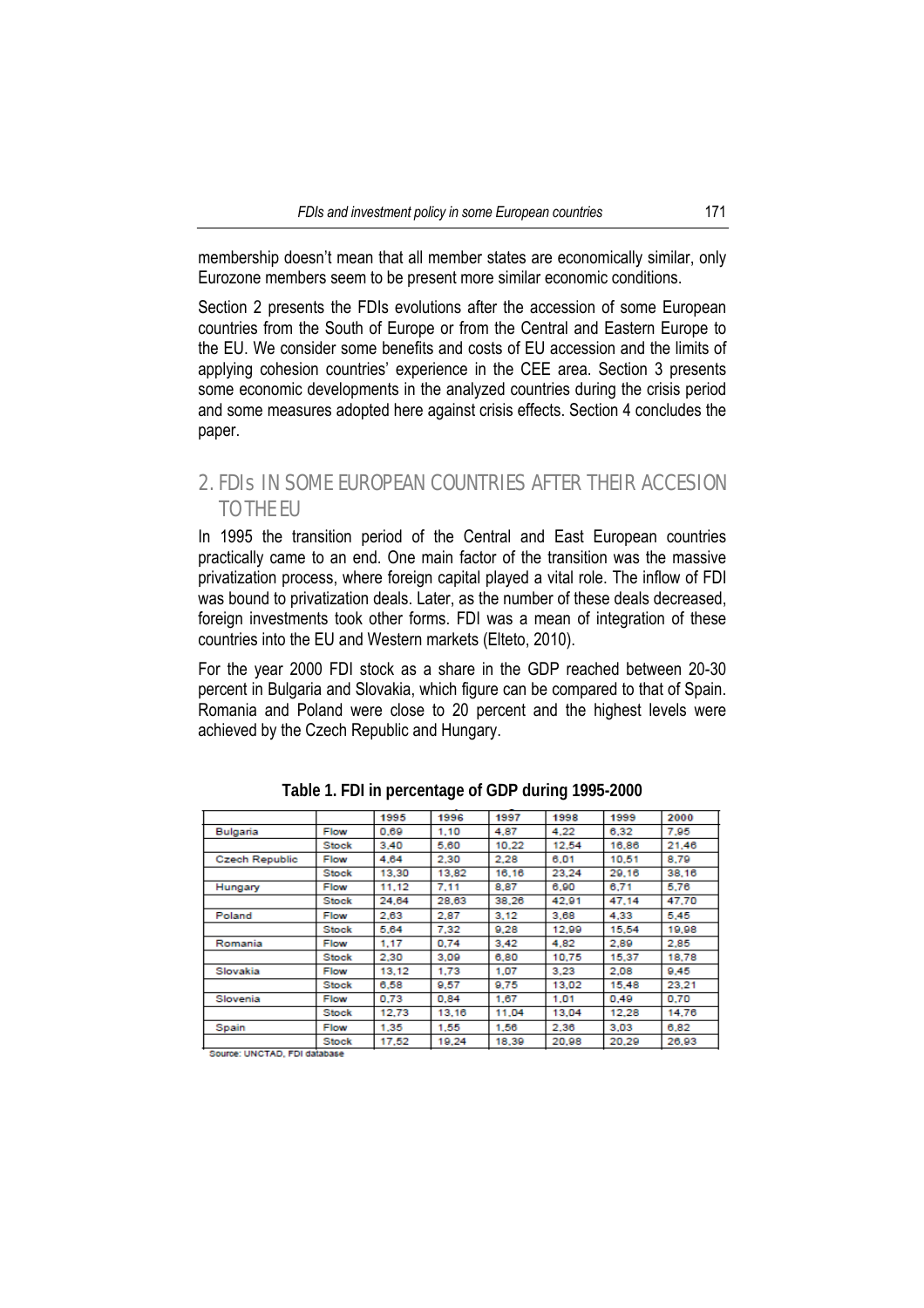The share of FDI was outstandingly high in Hungary during the whole period, reaching 47% in 2000. Slovenia, Romania and Poland remained below 20 percent, but the latter two showed also a rapid increase in FDI inflow (Table 1).

Regarding FDI attraction, in the CEE region, the situation presented different features. The so-called "Visegrád" countries (Poland, Czech Republic, Slovakia, Hungary) were more "popular" than the others. Resmini (2005) underlined certain features of foreign investment firms' activity in the nineties:

- The most important recipient countries are Hungary and the Czech Republic. Bulgaria, Romania and Poland lag behind, but this situation reversed in the last decade.
- Romania however is attractive for firms involved in labour-intensive production, while the most advanced countries emerge as favourite location for high-tech foreign firms.
- Foreign firms are concentrated mainly in the capital districts and Western parts of the countries, while the Eastern and Southern areas are less popular.

Thus FDI contributed to a certain extent to regional imbalances, favoring the most developed areas in the given countries. Certainly, the quality of infrastructure and labour force were here better than elsewhere, being important location factors for foreign investors.

Lankes and Venables, 1996, and Éltető and Sass, 1998, showed that for the market-oriented investors the local market size and potential was the most important driving factor and for export-oriented investors the availability and cost of qualified work force was important. Bellak et al. (2008) analyse the role of labour costs as a determinant of FDI in the CEE countries. Their results show that FDI in the CEE countries are driven by total labour costs as well as labour productivity. Labour productivity grew rapidly in the CEE countries. The productivity was particularly high in the technology-intensive sectors (machinery, electrical, optical and transport equipment). The main reason for this is that in these sectors the initial gap in productivity was larger. This growth and the availability of skilled, educated labour force attracted FDI, mainly towards higher tech sectors (Elteto, 2010).

Economic development in Spain was helped by FDI. During the eighties this was one of the countries that attracted the highest amount of foreign direct investment. Spanish services and financial sectors were the most attractive aims for foreign investors, but in the latenineties the position of the industry as a destination of FDI strengthened. The food, electronic, automobile, chemical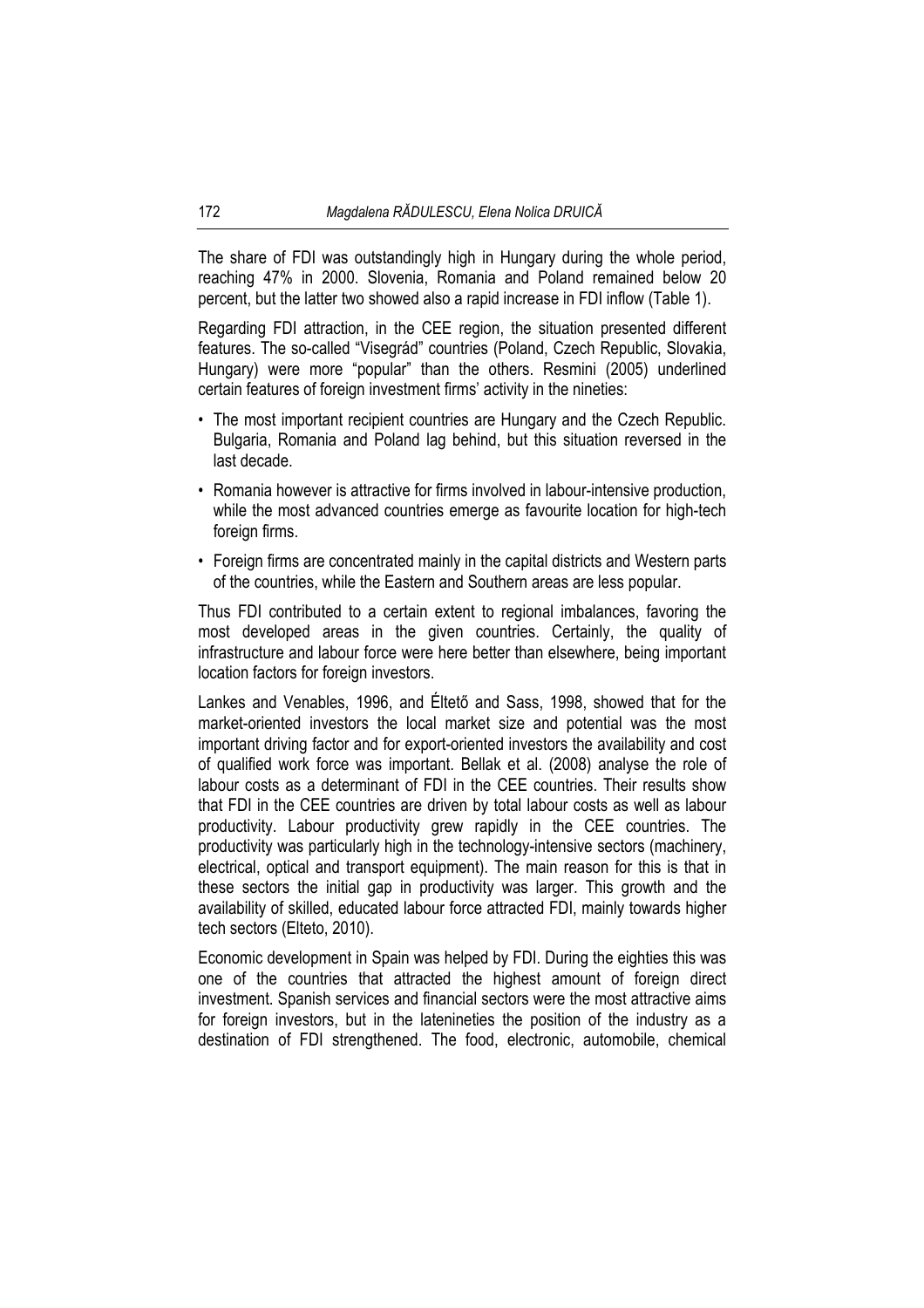branches were the manufacturing sectors most favoured by FDI (Éltető, A., 2010).

Beside the inflow of FDI, Spanish investments abroad also began to rise already during this period. The characteristics of Spanish outward investment at thas time were the following: a few number of large company deals, dominance of the services sector, geographic direction concentrates on the old EU members or Latin America. Approximately 45% of Spanish investments were directed towards Latin-American countries, utilizing the privatization possibilities, gaining new markets (Gordo, 2008). Spanish companies used the location advantages in these countries, mainly the common language, cultural and historical ties. Cultural link including language played an important role in the location choices of Spanish multinational companies.

From the mid-1990s to 2008, the Spanish economy enjoyed a sustained economic growth when real convergence with the core EMU member countries advanced notably. This expansionary phase was mostly driven by two factors. First, by a significant expansion of credit, which was induced by the fall in interest rates that followed Spain's adhesion to the EMU and by a pervasive relaxation in conditions of access to credit that helped economic growth. And second, by the large immigration inflows into Spain over the period that substantially modified the demographic structure of the Spanish population. But the consequences were not good. The Spanish economy became increasingly dependent on external financing over the period and the Spanish current account deficit increased in the last decade. The price-competitiveness of the Spanish economy also deteriorated, due to very low productivity growth and to the existence of important distortions in the domestic labor and product markets (Gavilan et al., 2011).

There seems to be a relatively clear division between investment policies of the CEE countries and of the Western European Countries of the EU. While the former may gain most by focusing on infrastructure and R&D policies, the latter group's policies to reduce the share of low-skilled workers, for example, by encouraging firms to restructure production and increase capital intensity and through a reduction in labour costs via a decrease in non-wage-labour costs, would attract most FDI (Ionita, L. and Pauwels, S., 2008).

The years after 2000 brought important changes in the economy and the institutional system of the countries. Spain became a member of the Economic and Monetary Union and introduced the euro in 2002. For the CEE countries the most significant historical event was that the countries became members of the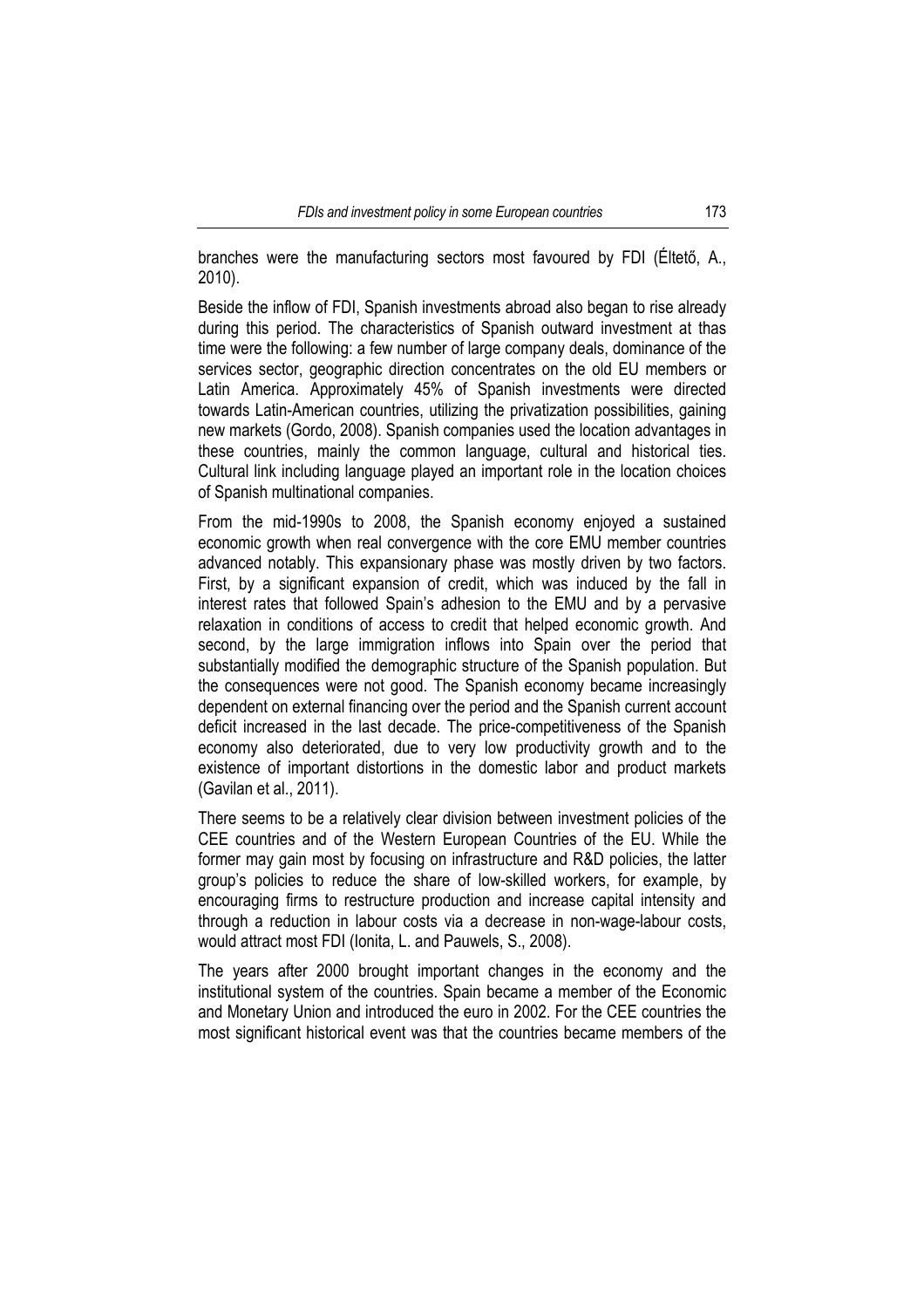European Union in 2004. The membership was an attractive factor for FDI in the following years. Foreign direct investment continued to play a prominent role in the CEE region and in cohesion countries also. Certain new trends can be detected however in - and outflows. Apart from that, registration of FDI also changed.

Regarding the CEE countries there are considerable fluctuations of FDI inflow which are caused by some large privatization deals. This is to a certain extent true for Spain also. In the Czech Republic, in 2001-2002, big banks and the gas company were privatized and in 2005 the local telecommunication company was sold to the Spanish Telefónica. In Slovakia the privatisation of the electricity and gas sector raised the FDI inflow to an outstanding level in 2002 (Elteto, 2010) (Table 2).

| Country  |              | 2001  | 2002  | 2003  | 2004  | 2005  | 2006  | 2007  | 2008  | 2009    | 2010  |
|----------|--------------|-------|-------|-------|-------|-------|-------|-------|-------|---------|-------|
| Bulgaria | Flow         | 5.98  | 5.8   | 10.49 | 14.01 | 14.43 | 24.35 | 29.4  | 19.02 | 6.88    | 4.53  |
|          | <b>Stock</b> | 21.66 | 26.12 | 31.88 | 41.01 | 50.95 | 74.06 | 90.08 | 84.89 | 100.95  | 100.2 |
|          |              |       |       |       |       |       |       |       |       |         | 2     |
| Czech    | Flow         | 9.12  | 11.28 | 2.21  | 4.55  | 9.3   | 3.82  | 5.99  | 2.99  | 1.54    | 3.53  |
| Republic | <b>Stock</b> | 43.81 | 51.37 | 49.57 | 52.28 | 48.64 | 55.83 | 64.52 | 52.37 | 66.15   | 67.64 |
| Hungary  | Flow         | 7.38  | 4.49  | 2.53  | 4.41  | 6.97  | 6.67  | 2.87  | 4.75  | 1.59    | 1.84  |
|          | Stock        | 51.42 | 54.37 | 57.25 | 61.25 | 56.08 | 72.7  | 69.23 | 56.95 | 76.7    | 71.02 |
| Poland   | Flow         | 3.00  | 2.08  | 2.25  | 5.05  | 3.37  | 5.75  | 5.54  | 2.8   | 3.18    | 2.07  |
|          | <b>Stock</b> | 21.66 | 24.38 | 26.68 | 34.27 | 29.86 | 36.84 | 41.97 | 31.04 | 43.22   | 41.22 |
| Romania  | Flow         | 2.88  | 2.49  | 3.69  | 8.52  | 6.55  | 9.27  | 5.82  | 6.81  | 3.01    | 2.24  |
|          | <b>Stock</b> | 20.75 | 17.12 | 20.51 | 27.13 | 26.10 | 37.06 | 36.9  | 33.23 | 44.69   | 43.94 |
| Slovakia | Flow         | 7.5   | 16.89 | 6.55  | 7.21  | 5.12  | 8.52  | 4.77  | 4.96  | $-0.06$ | 0.6   |
|          | <b>Stock</b> | 26.45 | 34.78 | 44.2  | 52.07 | 49.88 | 61.01 | 56.86 | 54    | 60.1    | 58.09 |
| Slovenia | Flow         | 1.83  | 7.14  | 1.07  | 2.49  | 1.67  | 1.69  | 3.2   | 3.56  | $-1.18$ | 1.75  |
|          | Stock        | 12.87 | 18.24 | 22.29 | 22.87 | 20.6  | 23.52 | 30.38 | 28.62 | 30.77   | 31.47 |
| Spain    | Flow         | 4.66  | 5.72  | 2.92  | 2.37  | 2.21  | 3.00  | 4.46  | 4.83  | 0.62    | 1.75  |
|          | Stock        | 29.1  | 37.46 | 38.44 | 39.02 | 34.04 | 37.43 | 40.63 | 36.95 | 43.37   | 43.68 |

**Table 2. FDI in percentage of GDP during 2001-2010** 

*Source*: UNCTAD, FDI database.

Between 2001-2003 most countries faced a decrease in FDIs, because the privatization process slowed down. There was practically no privatisation at this time, and wages and labour costs increased. There were also some disinvestments towards China and other Asian countries. In 2004-2005 FDI inflows increased again, which can be the effect of the EU accession. Reinvested earnings became more and more significant (in Poland also between 2004-2007, together with the increase of FDI from the EU). The Bulgarian privatization lasted to late 2008 and attracted the largest FDI inflows in the entire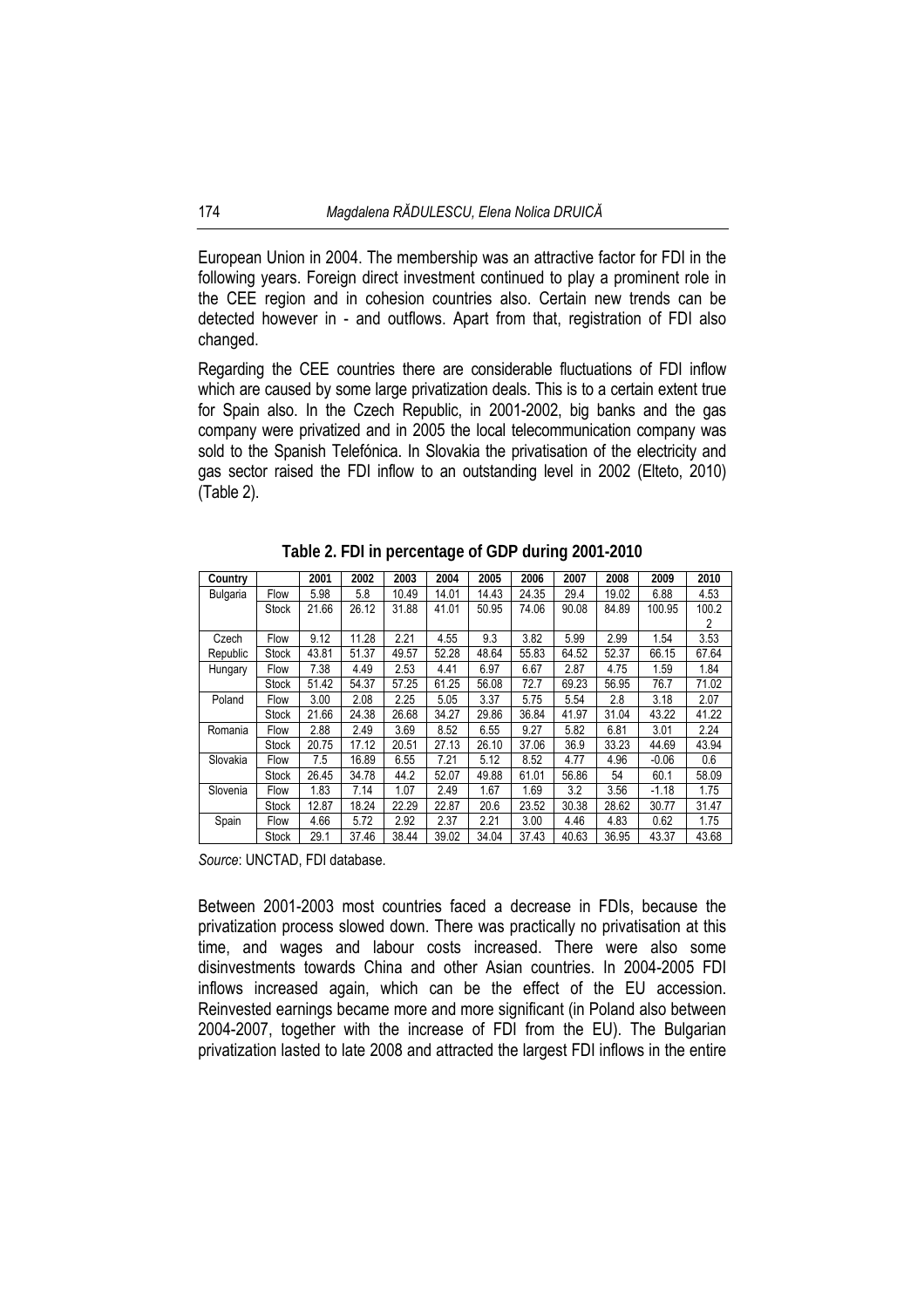region. In Romania this process accelerated after 2004. Most of the total FDI stock comes from the EU and about 50% of the total stock stems from just three countries: Austria, the Netherlands and Germany. Privatisation-related FDI, which used to be significant in sectors like public utilities (gas, electricity, telecommunications), banking and the construction sector, represented half of total FDI stocks. Slovenia has the lowest penetration of FDI among the observed countries. Here the privatisation policy was more cautious towards foreign owners (Elteto, 2010). But only in Slovenia and the Czech Republic we can see that in 2010 the FDI decreasing trend reversed just like in Spain.

The Czech Republic, Slovenia and Slovakia joined the EU in 2004. They have tried to adjust the EU economic policies and they work to adapt to the open market economy. Their FDI levels are lower than in the other developed member states, but the situation changed after their EU accession. By adopting the euro, most of the countries began to use the same currency and it makes the trade easier and more efficient. When we look at Slovenia and Slovakia, Slovakia has higher levels in economic indicators than Slovenia. On the other hand, Slovenia has the worst inflow and outflow levels among all member states. It is less developed than the others. Also, the GDP is not good as in the others. These countries need some developments. If there is no more investment in one country, the other economic factors cannot be improved. To join the union is not enough. There should be new policy areas, innovations. These countries are under the European Union FDI average and the resources must be used efficiently, because the natural resources and FDI have a strong correlation. The new markets like Far East Asia and Latin America cause a decrease in FDI inflows but an increase in outflows (Osafoğlu et al., 2008).

Spain became member of the European Union in 1986 and its economic growth began to increase by 1990's. According to statistics, FDI inflows in Spain were few before 2003, below Hungary, Bulgaria and the Czech Republic. In contrast to inflows, FDI outflows have always been more in Spain. Portugal joined the EU in 1986 with Spain. FDI inflows and outflows were not the same in Portugal. The outflows were always much more larger than inflows and this situation has continued after 2006.

Hungary, which became a member of EU in 2004, has unstable FDI rates. The FDI inflows increased after 2004, but in 2006-2007 decreased again. Still, the FDI outflows were few.

In Lithuania, in the '90s the rates of FDI inflows were low, but as a result of the accession to EU, the numbers peaked in 2004 and were maximum in 2006, but the outflow percentages were also increased significantly in 2006.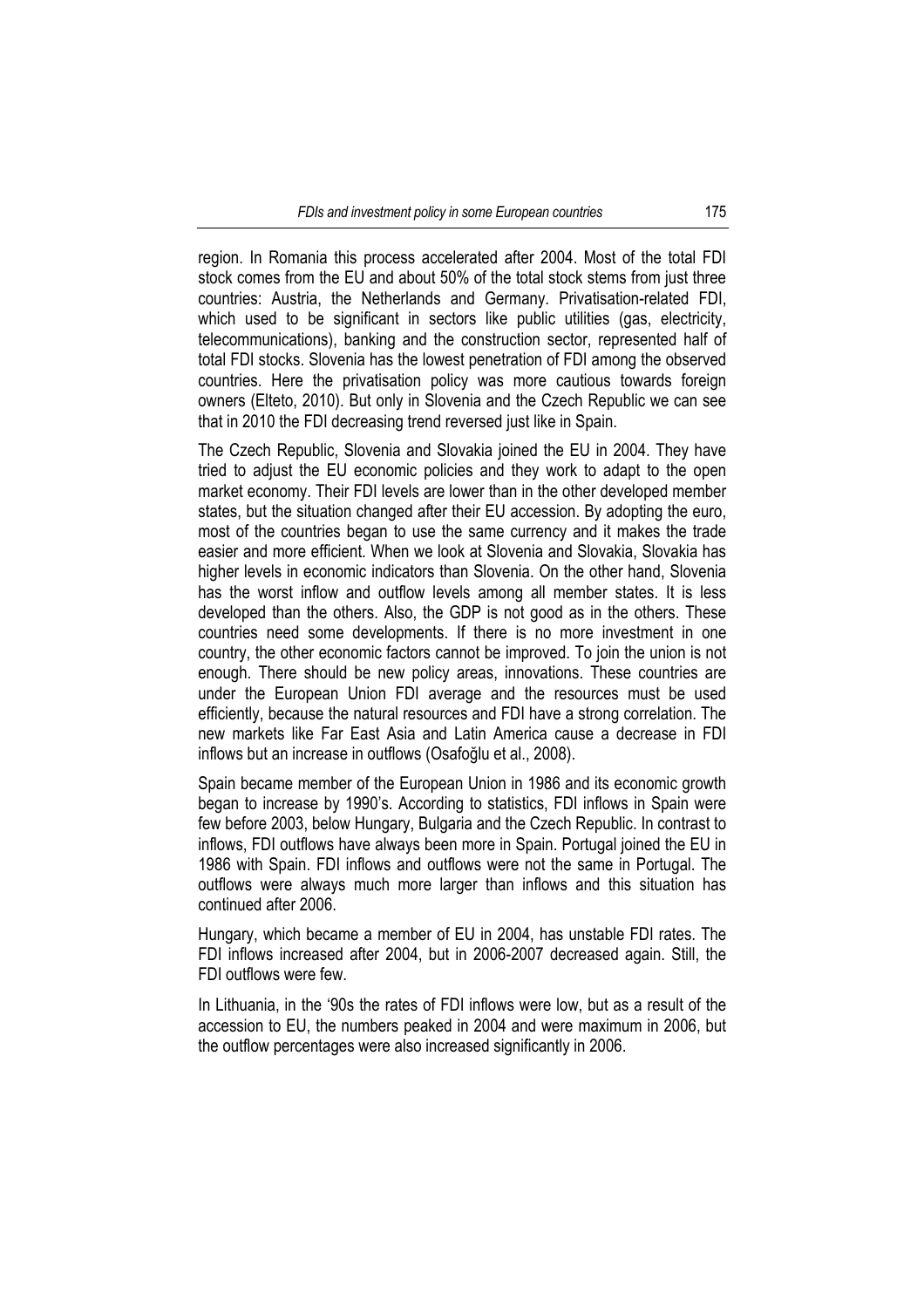In Latvia, the number has increased year by year. In 2004 it doubled. In 2005 there was not a big increase but in 2006-2007 the FDI inflows reached their peak. The FDI outflows was minimum between 1990 and 2000 but it started to develop after 2003.

Poland, which became a member in 2004, tripled its FDI stock in 2004. However in 2005 it showed a decline, but it again got better in 2006-2008. The outflow stocks of Poland have experienced an important development during the last two decades.

In Estonia the FDI percentages have increased suddenly between 1990 and 2006. The outflow has increased ten times between 1990 and 2008.

Greece joined the EU in 1981 with the second enlargement. The FDI inflows increased after 2004 and the inflows were twice as much as outflows, although the latter increased in the last two decades.

Cyprus and Malta joined the European Union in 2004. The FDI levels are not as competitive as its brothers. Malta's FDI inflow percentages increased five times during 1990 to 2006. Just like inflow also the outflow percentages raised during 2004 and 2006 from negative levels to small positive numbers until 2007-2008. Cyprus's FDI inflow percentages doubled until 2007. The FDI outflows increased seven times until 2007, but they represents half of the FDI inflows.

Bulgaria and Romania joined the EU in 2007. Both states FDI inflow levels increased two or three times after 2007. In 2005 when Bulgaria reached its highest FDI outflow percentage 5.0%, Romania reached its lowest percentage as - 0.1% in 2005 and -0,05% in 2009 (Osafoğlu et al., 2008).

## 3. CHALLENGES DURING THE CRISIS PERIOD

The EU membership of the CEE countries increased their popularity among foreign investors. Later, as a consequence of the worldwide recession, inward and outward investments decreased. The extent was however different among the countries. The signs of the global financial crisis appeared in 2007 but the severe eruption happened in 2008 combined with economic and structural crisis. The effects were felt in 2009 and even later. FDI reacted later and to less extent. The decrease of FDI has been mainly felt in certain branches such as the automotive industries, which suffered from the structural crisis. In the CEE countries automotive industry is important as a consequence of the significant export platforms created by foreign capital in the last twenty years. The declining demand hit this industry in Hungary, Slovakia, the Czech Republic. In Hungary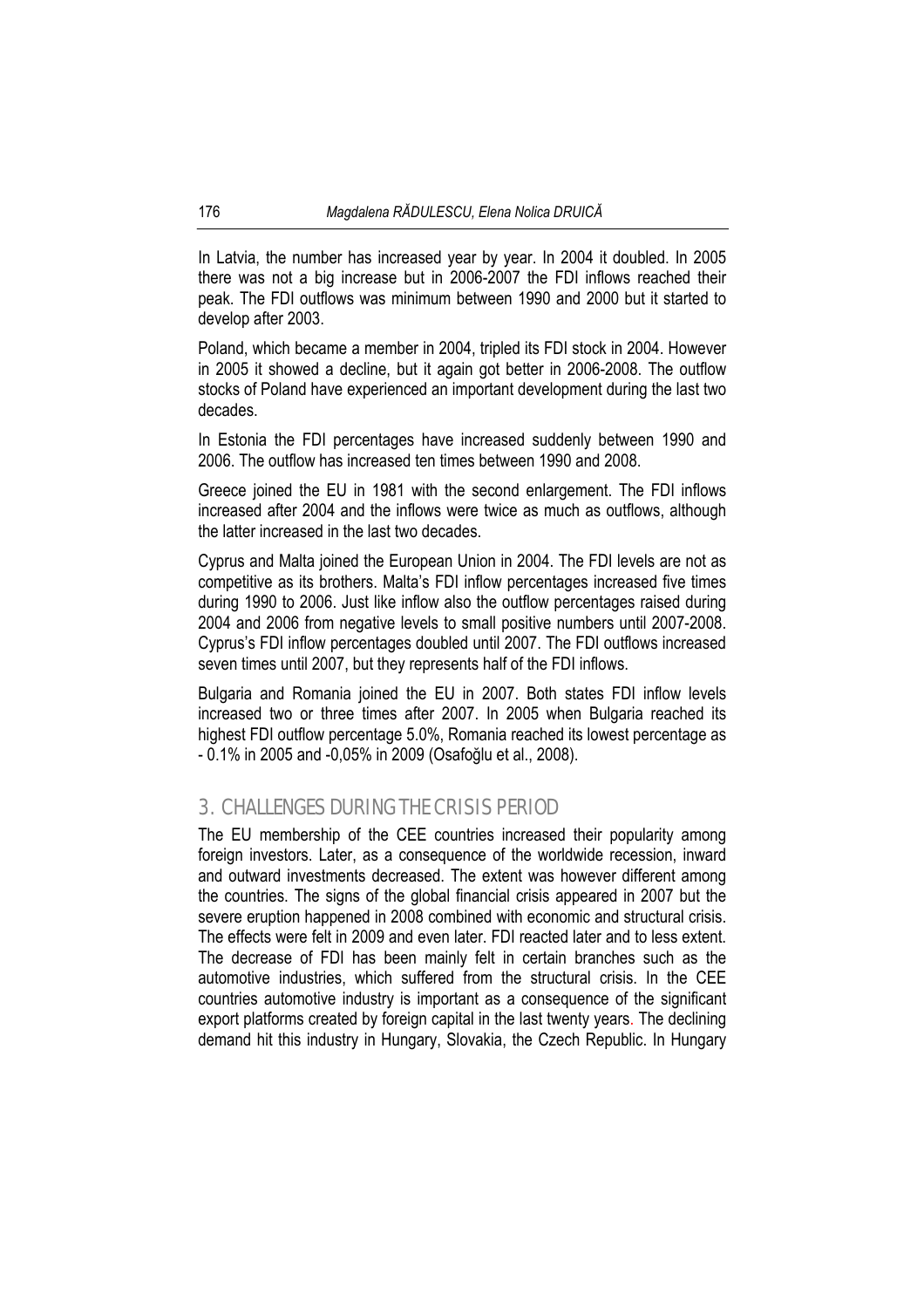inward FDI decreased significantly in 2009. The trend could be also seen in Cyprus. In the Czech Republic the inflow of EU funds helped to maintain the external balance and the banking sector behave relatively well. The fiscal deficit increased but the adequate policy measures helped to stimulate the economy (Elteto, 2010).

Slovakia was in the recent years eminent in the CEE region, with growth rates of 10 per cent in 2007 and 7 per cent even in 2008, and introduced the euro in 2009. However, Slovakia's reliance on the car industry (which accounts for 20 per cent of GDP) means that exports suffered a lot in 2009 and FDI decreased drastically.

Polish inward FDI did not decrease significantly in 2009. Poland's strength is the size of its domestic market, which makes it less dependent on exports than the smaller countries. Also, its industrial base is more diversified and less dependent on a single (like car) industry. Perhaps more than other new member states, Poland could benefit from the return of highly skilled workers and from infrastructure investments co-financed by structural funds.

Bulgaria was severely hit by the crisis, GDP decreased by 5% in 2009. Inward foreign direct investment also decreased to around half of the sum in the previous year. Exports, imports and manufacturing production also declined.

In Romania, besides the crisis, the general economic background worsened. Foreign investors were attracted so far by relatively low unit labour cost, proximity to the euro area, sound macroeconomic fundamentals (successful disinflation, high growth) and by domestic market potential. However, the boom of privatisation-led FDI, which represented about half of the FDI inflows in the past years, is now largely over. Furthermore, Romania's low-cost advantage is gradually eroding in certain sectors. Only at the beginning of 2011, we achieved again the economic growth and the Romanian economy has again became attractive for the foreign investors.

A tightening labour market and skill shortages, partly due to large migration, have contributed to significant increases in private sector wages, which are growing by about 20% annually (Ionita and Pauwels, 2008). Wage developments have outstripped productivity growth in the last two years, which has led to a sharp appreciation of the real effective exchange rate, adversely affecting Romania's international competitiveness.

The Spanish economy was affected by the crisis later than other large economies, but the effects were similarly severe. Inward FDI began to lose momentum in the second half of 2008. In 2008 the United Kingdom was the main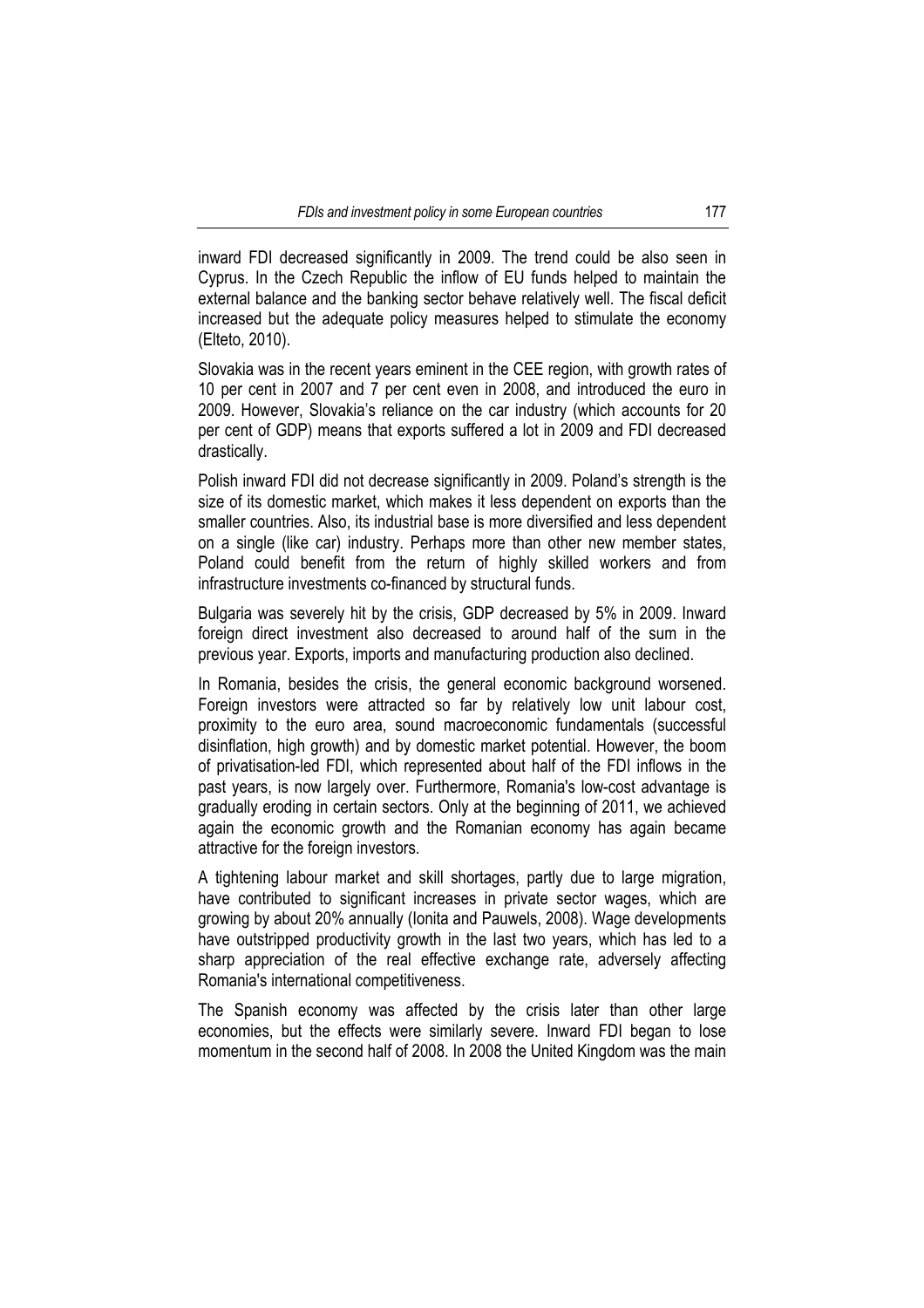investor (45,8%) followed by Germany (26%). France and Spanish affiliates abroad are also important investors in Spain but mainly via the Netherlands and Luxembourg. Outward Spanish investments decreased in 2008 compared to 2007, which was an outstanding year. In 2009 both the inward and outward FDI decreased significantly compared to the previous year. However, Spanish multinationals gained more weight in the last few years. Spanish companies own the largest mobile telephone company in the UK, operate three lines of the London underground and own several of the country's largest airports, two Spanish banks dominate the Latin American banking sector, bought important banks in the UK and Inditex is the world's second largest fashion retailer by number of shops (Chislett, 2010). Thirteen Spanish companies are included in the 2009 Financial Times Global 500 ranking of the world's biggest companies (from the CEE countries there is only one Czech firm in the list). The expansion abroad has enabled corporate Spain, in general, to treat the global recession much better than had companies relying solely on their home market. This is particularly true of the infrastructure sector and the big commercial banks. Spain's large construction companies won business abroad in 2009. Banco Santander generated considerable profit in 2009 in Latin America and in the UK, while Mexico provided close to one-quarter of BBVA's profit (Chislett, 2010).

When the global financial crisis struck and the very favorable international credit conditions suddenly disappeared, the Spanish economy began an inevitable adjustment process, with a substantial reduction in consumption and investment by 2008, when housing investment plummeted. This adjustment helped to correct the excessive indebtedness of the private sector led however to a large decrease in economic activity, with GDP growth in 2009 at around -3.6%. At the same time, the work of automatic stabilizers, the loss of the revenue windfalls obtained during the expansion and the expansionary fiscal programs put in place by the government to mitigate the effects of the crisis have led to a very rapid deterioration of public accounts, which moved from a surplus of around 2% of GDP in 2007 to deficits of around 4% and 11% in 2008 and 2009, respectively. Altogether, the Spanish economy very quickly reduced its need for external financing as its current account deficit decreased from around 10% of GDP in 2008 to around 6% in 2009, being now mostly driven by fiscal deficits rather than by private indebtedness as in the expansionary phase.

The empiric results of Gavilán et al., 2009, indicate that, in line with Izquierdo, Jimeno and Rojas (2010), interest rates and demographic changes are mainly responsible for the investment boom and the build-up of a sizable external imbalance (measured as the ratio of net foreign assets to GDP) witnessed in the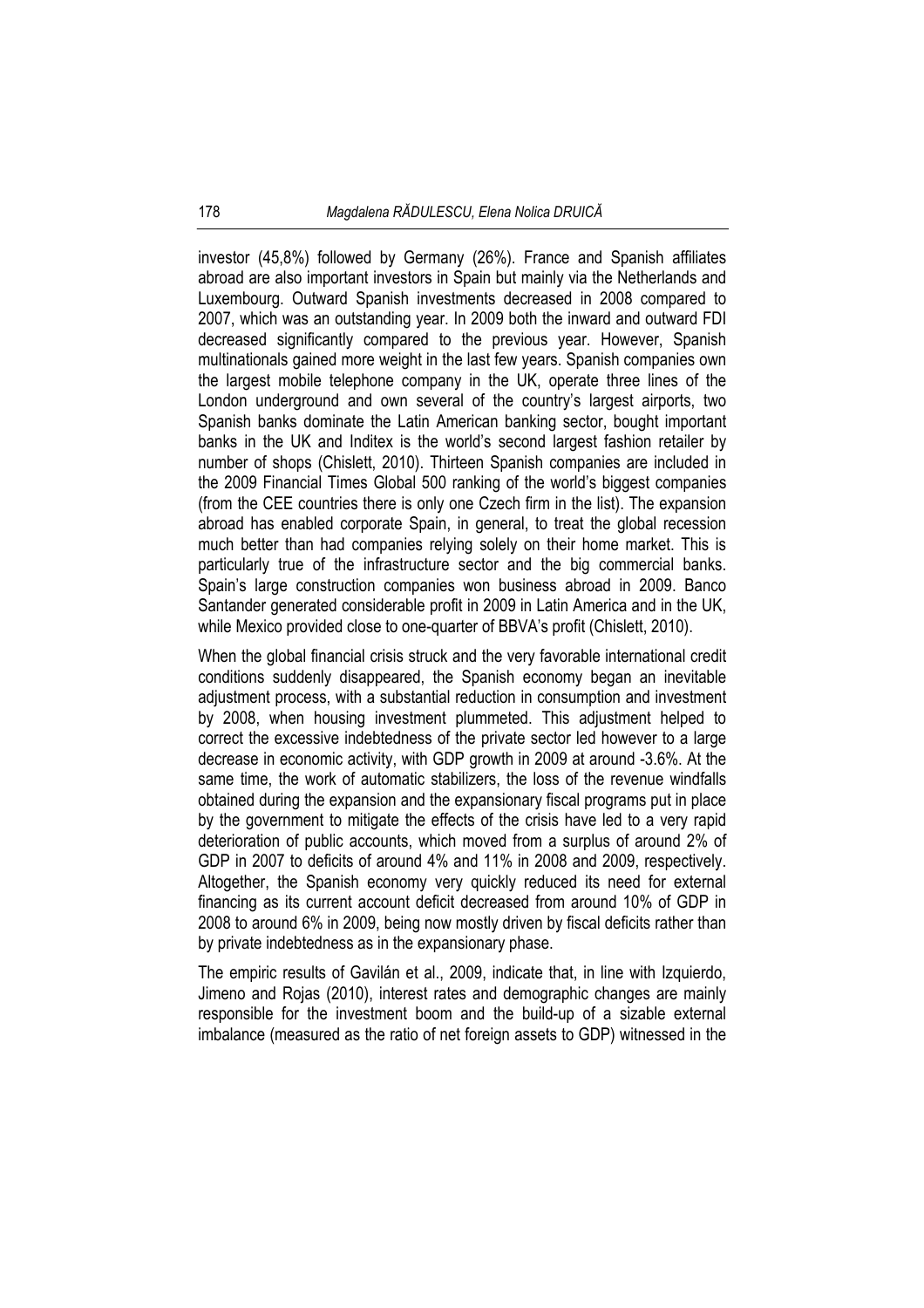Spanish economy during the expansionary phase. In this context, they find a very limited role for fiscal policy in reducing the external imbalance accumulated in Spain over the period 1998-2008.

The framework set out in this paper has also been used to analyze the different policy options faced by the Spanish economy after the crisis. Several results are worth mentioning. First, even without the arrival of the crisis, in the medium and long run the Spanish economy would have entered into a phase of lower GDP growth when the external imbalance of the economy would have been reduced but when public accounts would have deteriorated. This process, mostly driven by the aging of the Spanish population, a factor that is common to most industrialized countries, became more pronounced with global financial crisis. Second, the model highlights the relevance of the fiscal policy and of structural reforms in the post-crisis scenario. Frontloading in fiscal consolidation would contribute to public accounts' sustainability and to mitigate the output losses induced by the crisis on medium term. In addition, policies aimed at improving competition help in reducing short and medium term output losses, while inducing a positive long-run effect on the level of output. In light of the complementarities between these policies, the recovery of economic activity in Spain after the crisis could be more successful and less costly if they were implemented together.

Bucking the general downward trend of FDI inflows in 2008, some EMU countries (Spain, Greece, Portugal and Slovenia) recorded an increase in FDI inflows. Also the Czech Republic in the CEE region attracted more FDI in 2010 by using budgetary spending to support them. Inward FDI to Spain more than doubled, to \$66 billion, driven by several high-value cross-border M&As, such as the \$18 billion acquisition of the Spanish Cigarette producer Altadis by British Imperial Tobacco. FDI inflows also increased in Greece (by 166% to \$5.1 billion), Slovenia (by 26% to \$1.8 billion) and Portugal (by 16% to \$3.5 billion). Spain ranked fourth among the first 10 recipient developed countries (UNCTAD, 2009).

The outward FDI fell to \$837 billion in 2008, representing a sharp decline of 30%. As a result, the EU countries' share in total outward FDI from developed countries dropped to 56% from 66% in 2007. A large fall in equity investments and net divestments in the form of intra-company loans contributed the most to the decline.

In 2008-2009, the bulk of policy changes in the CEE region were more favourable to foreign investors. Some countries continued to liberalize FDI regulations in certain industries. Even in the crisis period, the CEE region is very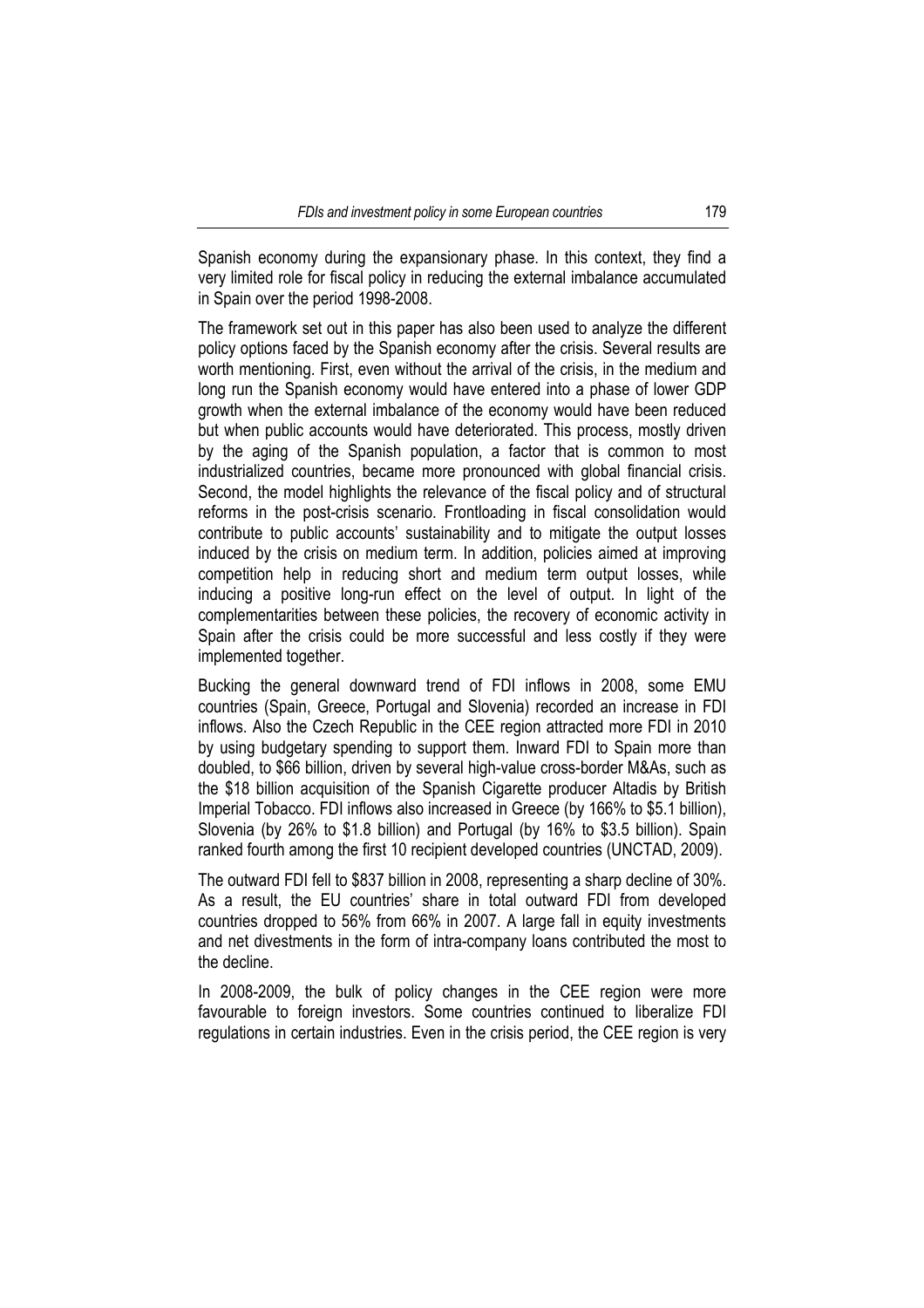attractive for the foreign investors. One, if not the biggest location advantage of the CEE Region compared to Western Europe is the unchanged excellent ratio of productivity to costs of hired labour. Top seven of the most attractive CEE countries shows that Russia is the first, followed by Ukraine, Romania, Turkey, Poland, Belarus, Croatia. Many CEE countries cut down their tax levels to stimulate investments. Bulgaria has the lowest tax on profit and VAT in the region and Romania and Poland are among the countries with the lowest tax levels. Unfortunately, both Bulgaria and Romania couldn't sustain this fiscal policy with budgetary spending to support investments and FDI decreased. Moreover, in Romania the social and political framework has worsened and the foreign investors became reticent toward investing here.

The majority of German, Austrian and Swiss entrepreneurs appreciate the Central and Eastern European countries (CEE) as being extremely attractive as sales markets and production locations – in spite of the economic crisis and the increasing role of China and India. Romania in particular was nominated by the business people as being the third most surprisingly attractive country, after Russia and Ukraine. Today more than half of the production businesses of Austrian, German and Swiss companies are set on the mature CEE-5 markets and in the Baltic States. Over 20% of the business locations are to be found in the new EU member states Romania and Bulgaria, while the rest spread in the remaining Southern Europe and the GUS-States. Looking into the future we see companies primarily planning to develop their business activities in the GUS states Russia and Ukraine, which are closely followed by Romania, in the third place. The continuously high attractiveness of Romania consists in its interesting mixture of cheap production factors and markets that have partially not been saturated yet, as well as of sufficient political and legal stability – advantages over several other CEE countries. The margin pressure and the competition on the mature CEE-markets like the Czech Republic, Poland and Slovakia become tougher and disparities between these areas and Western Europe as far as products, distribution, advertising and pricing are concerned seem to be in decline (Horvath and Parteners, 2010).

## 4. CONCLUSIONS

In the late nineties the economic and political transition in the CEE countries was in its end phase. Spain and Portugal had already a decade of membership in the European Union. FDI played an essential developing role in both cases. In the last decade, their integration in both cases strengthened by entering the EMU and the EU. With respect to FDI we cannot speak about massive inflows yet, but large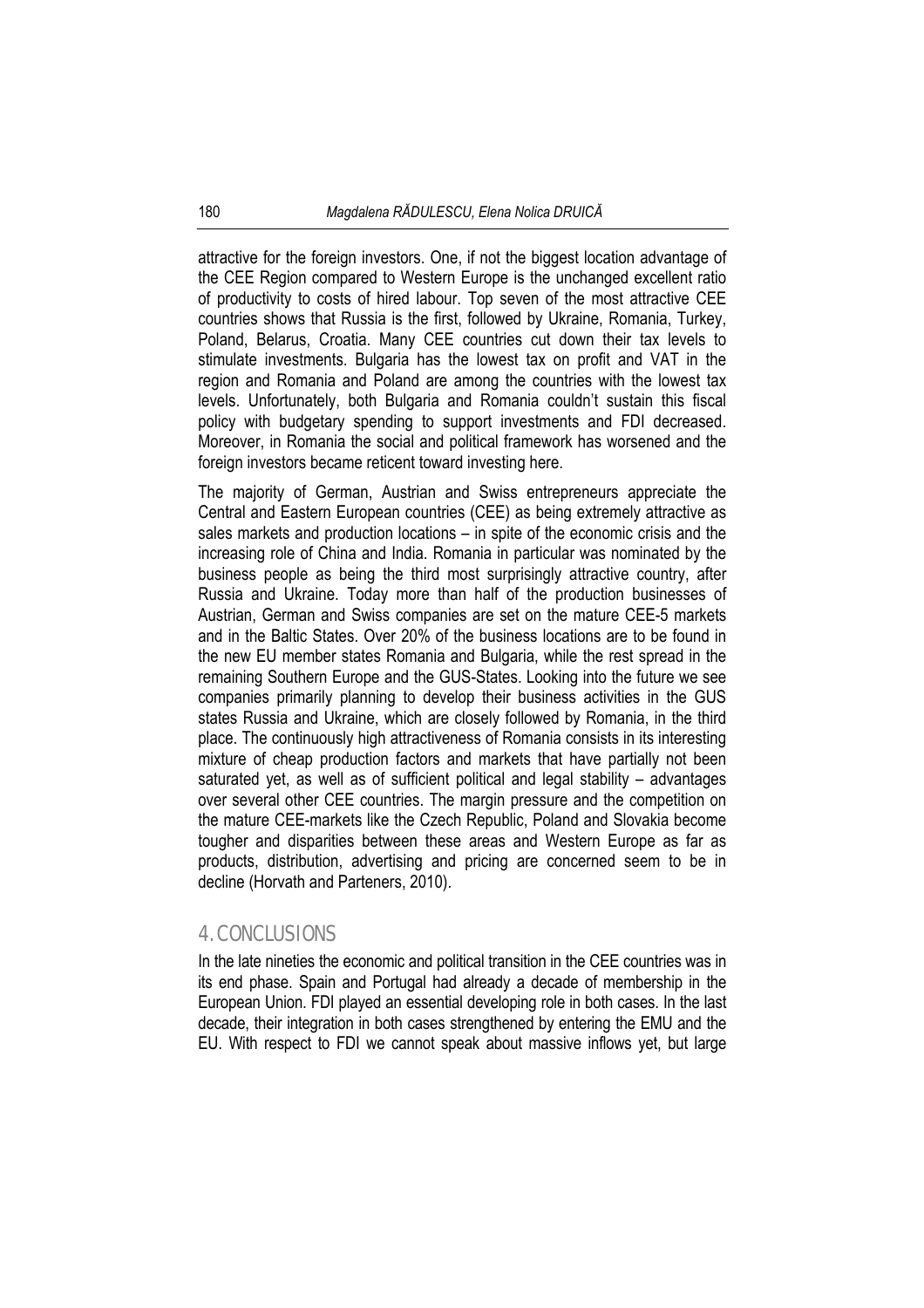single deals can determine the amount of yearly inflow in all countries. In the CEE countries, outward FDI became more and more significant. In cohesion countries outflows started much before, but also became more intensive (Elteto, 2010). One major concern of developing countries is how to retain existing investment and attract new FDI during the present global recession. Economic stimulation programmes can be an incentive for foreign investment, but many developing countries do not have the financial resources to successfully compete with the investment promotion packages of developed countries. Moreover, incentive-based competition for foreign investment may risk lowering social and environmental standards, which would be detrimental to sustainable development (Arabi, 2010). Once the privatization is over in this region, once the advantage of the low labor unit cost has eroded, the investment programmes for infrastructure may have a positive effect on inward foreign investment provided that they are designed in a non-discriminatory manner and open to foreign investors, just like the Spanish experience shows. From a policy perspective, it would appear that the right approach by governments concerned with attracting foreign direct investment is to use the European funds granted by the EU, to lower corruption and to keep taxes low but to maintain investment in infrastructure rather than using revenue for consumption expenditures and to mix the fiscal policy with the budgetary spending to support investments (Goodspeed et al., 2006).

This increased competition for FDI challenges both in the cohesion countries and in the CEE countries. Many (but not all) of these countries have tried to compete globally on the basis of two primary location advantages: low labour costs and EU membership. As we have discussed above, EU membership is not as much of an advantage in a liberalized, stable and shrinking world where distance does not form as much of a barrier to trade and investment as it once did. For similar reasons, the cost advantage of these countries has also been dissipated in many cases, particularly where productivity gains in China and other Asian economies have grown partly as a result of their superior technological infrastructure. Spain and Portugal have experienced some displacement of FDI or lost sequential FDI because they have not been able to develop location advantages in knowledgeand capital-intensive activities to compensate for the rising labour costs that have eroded their industrial base in low-value-adding activities, a development that also has been observed in CEE countries, where already some production activities have been shifted "further east".

In other words, the most obvious long-term solution for cohesion countries is to improve their location advantages in other areas, towards more science-based technological sectors. Ireland has succeeded in doing so with its focus on the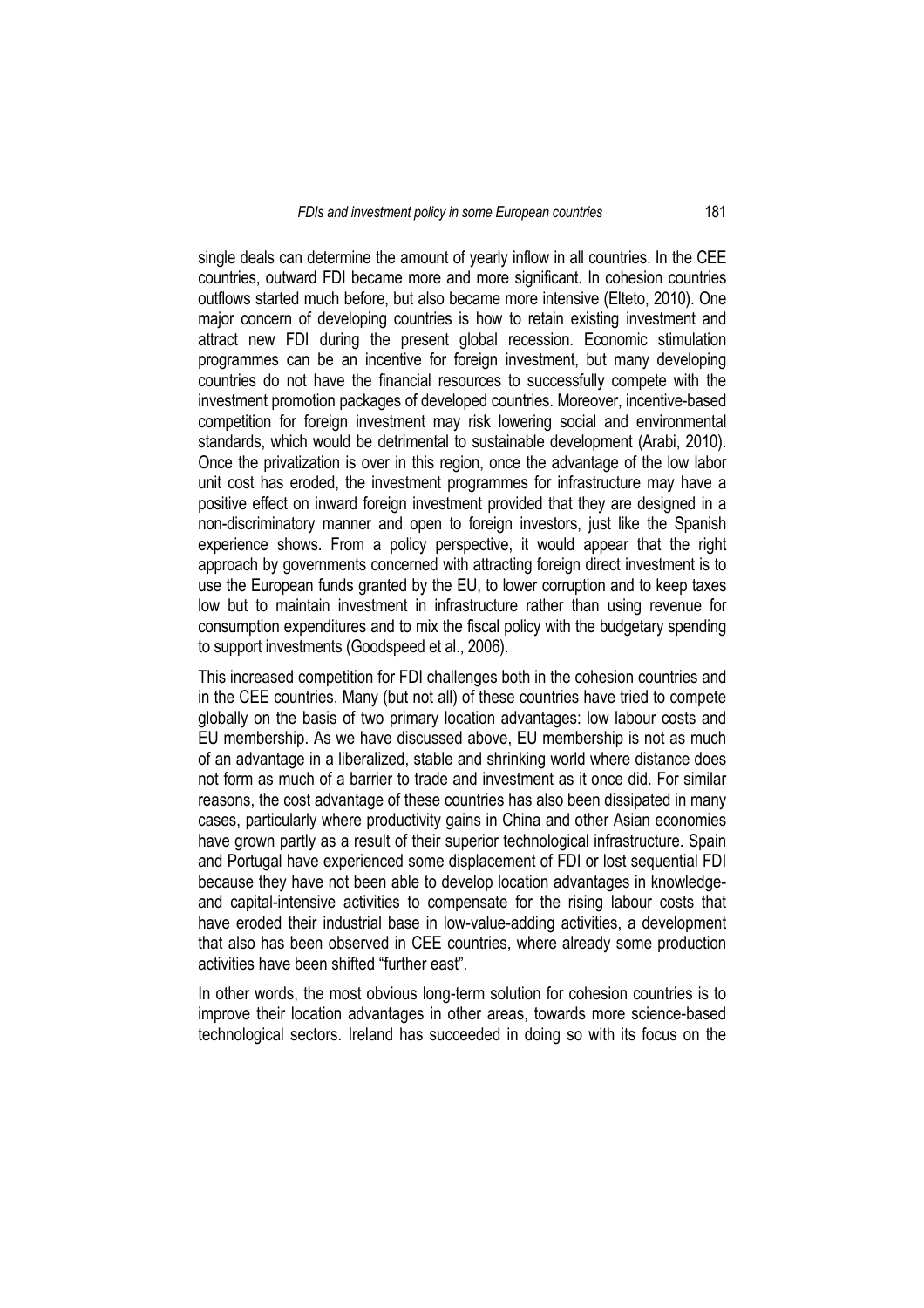ICT sectors, although Portugal and Spain have so far failed to make significant moves towards more science-based sectors. Beyond the fact that science-based sectors and knowledge-intensive activities fit the current comparative advantage of these countries, they are also less footloose. This is partly because these sectors tend to rely on location-specific and location-bound assets that are less easily substitutable.

The economies with the most successful technological upgrading – the developing Asian countries – allocated subsidies in what Amsden and Hikino (2000) call a "reciprocal control mechanism". That is, incentives and subsidies, whether to upgrade technologically, promote local content, expand exports or reduce import-dependence were subject to performance standards that were actively monitored, and in Amsden's words, were "redistributive in nature and results-oriented" and acted to prevent government failure.

The biggest challenge is that of institutional restructuring, and the move – especially for the CEE countries – away from state ownership of key sectors, and state-defined priorities, which have been achieved in the CEE economies to different degrees, partly as a result of specific funds made available to these countries by the European Commission. On the other hand, these countries are also limited in their competition for FDI by EU policies, particularly those associated with regulation, competition and state aid.

### ACKNOWLEDGMENTS

This paper is worked out within POSDRU/89/1.5/S/62988 of 2010 Research Project financed by the European Union. This project is called "Empiric methods for FDIs analysis by stimulating macroeconomic policies and rethinking their role for achieving economic growth in Romania".

#### REFERENCES

- Amsden, A., and Takashi, H., (2000), "The Bark is Worse than the Bite: New WTO Law and Late Industrialization", *Annals of the American Academy of Political and Social Sciences*, 570, 104-114.
- 2. Arabi, U., (2010), "Implications of Global Financial and Economic Crisis on FDI Flows: The Indian Perspective", *Asian Economic Review*, vol. 50, no. 3, December 2010, 533-553.
- 3. Bellak, C., Leibrecht, M., Riedl, A., (2008), "Labour costs and FDI flows into Central and Eastern European Countries: A survey of the literature and empirical evidence", [Structural Change and Economic Dynamics], 19, pp. 17-37.